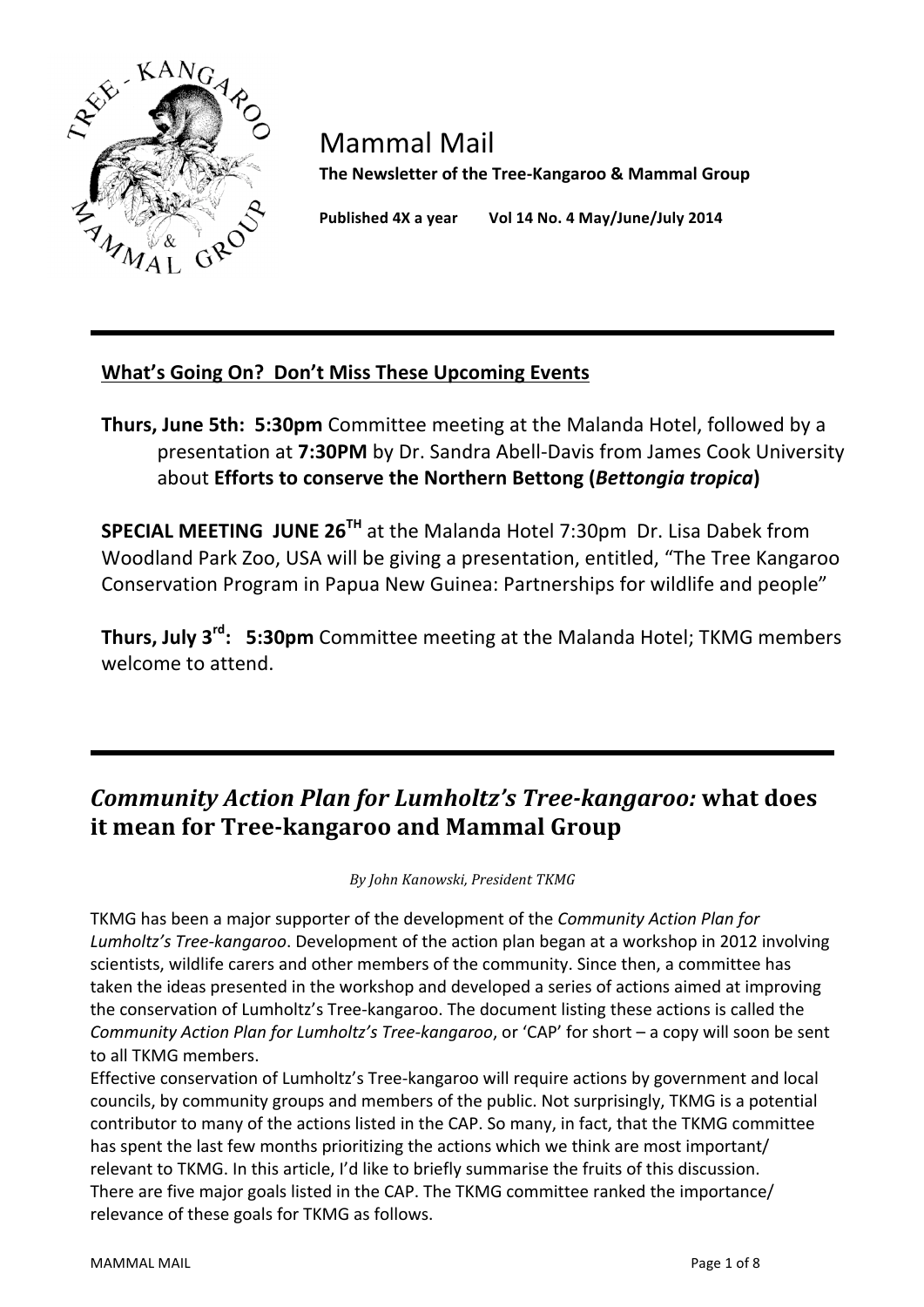| Goal                                                                                                                  | <b>Importance to</b><br><b>TKMG</b> |
|-----------------------------------------------------------------------------------------------------------------------|-------------------------------------|
| Goal 1: An aware and engaged community                                                                                | *****                               |
| Goal 2: Adequate LTK habitat in sound condition, protected and well-<br>connected                                     | <b>TAS</b>                          |
| Goal 3: Direct human-related threats are mitigated                                                                    | ***                                 |
| Goal 4: Protocols based on sound knowledge and experience are<br>applied in LTK husbandry, rehabilitation and release |                                     |
| Goal 5: Knowledge of the species is adequate to guide conservation<br>actions                                         | ****                                |

Each goal encompasses a dozen or more actions. For the major goals considered important/ relevant to TKMG (ie, goals 1, 3 and 5), some of the actions ranked as most important/ relevant by the TKMG committee were as follows (note: 'LTK' = Lumholtz's Tree-kangaroo).

| Goal                                                                                | <b>Action</b>                                                                          | <b>Importance to</b><br><b>TKMG</b> |
|-------------------------------------------------------------------------------------|----------------------------------------------------------------------------------------|-------------------------------------|
| Goal 1: An aware and<br>engaged community                                           | Adoption of LTK as the iconic species of<br><b>Atherton Tablelands</b>                 | 公众众                                 |
|                                                                                     | Develop and deliver educational material on<br><b>LTK</b>                              | ****                                |
|                                                                                     | Utilise media and social media to distribute<br>information on LTK                     | ***                                 |
|                                                                                     | Promote adoption of LTK CAP goals in<br>conservation and land use planning             | ***                                 |
| Goal 3: Direct human-<br>related threats are<br>mitigated                           | Establish database on LTK road-kills and<br>dog-kills, determine mortality 'hot spots' | 女女                                  |
|                                                                                     | Support research/ effective mitigation<br>measures at mortality hot-spots              | **                                  |
| Goal 5: Knowledge of<br>the species is adequate<br>to guide conservation<br>actions | Better understanding of distribution/<br>abundance of LTK                              | 女女                                  |
|                                                                                     | Better understanding of LTK population<br>dynamics                                     |                                     |
|                                                                                     | Identify and support research into key<br>knowledge gaps                               |                                     |

#### Where to from here?

The tables above show how the TKMG committee ranks the perceived importance/relevance of CAP actions to TKMG. We invite feedback from TKMG members on our deliberations: if we've missed an action you think is particularly important, or overemphasised an action you think should be lesser priority, please let the committee know. We will consider any feedback received from members.

Our next step will be to draft an 'investment plan' against priority CAP actions: that is, what projects should we fund to implement the actions. Projects on the drawing board include a new TKMG website, development of education materials, funding for key research projects, assistance to wildlife carers, and so on. The TKMG committed will put the investment plan put to members for comment (via newsletter/ meeting), for further comment. Then, we will implement the plan, using TKMG funds - together with the skills and energy of TKMG members - to advance the conservation of Lumholtz's Tree-kangaroo.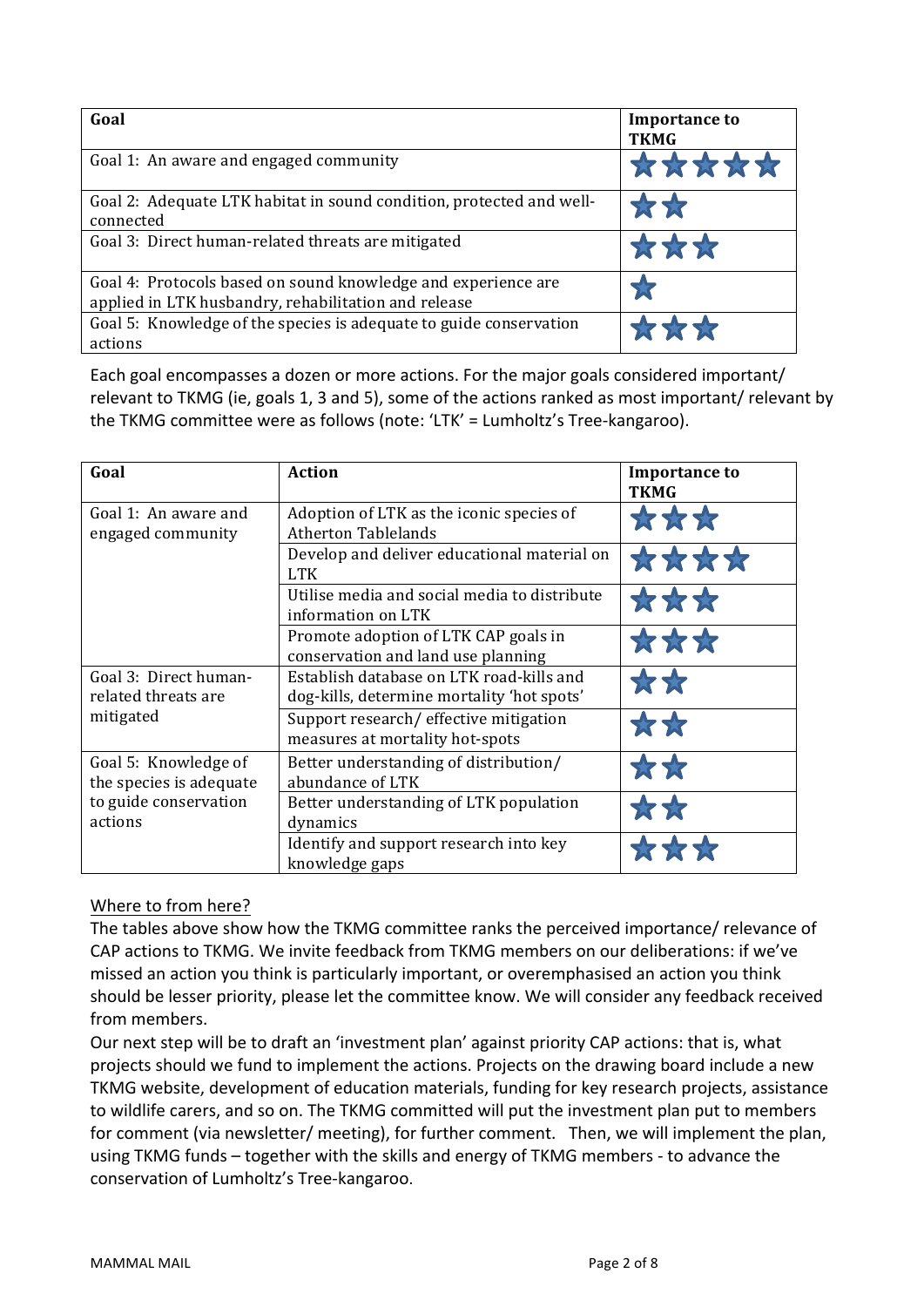## **COMMUNITY PARTICIPATION NEEDED FOR A STUDY OF BREEDING SUCCESS IN LUMHOLTZ'S TREE-KANGAROO**

**By Roger Martin** 

We are most fortunate to live in an area that harbors a wild population of tree-kangaroos. Lumholtz's Tree-kangaroo is still relatively common here on the Atherton Tablelands and, as well as contributing to the delight of living here, the chance of seeing a tree-kangaroo in the wild brings a number of visitors to the area. So, for many reasons, they are a valuable resource yet relatively little is known about the population. We do know that motor vehicles and dogs kill a number, each year but we don't know the impact this is having. If you attended the talk given at the TKMG meeting in April, you'll be aware that we (that is, Amy Shima and I) are launching a field study to address this and a range of other questions about the local tree-kangaroo population. This study will start to fill in some of the knowledge gaps about LTK that were identified in the TKMG Community Action Plan.

One major knowledge gap is the breeding success of female tree-kangaroos. While both wildlife carers and the TKMG have been keeping track of the number of deaths each year, we have little information about natality (birth rate). This is significant as the only way you can make an informed assessment of the conservation status of a population (i.e. whether numbers are stable, increasing or decreasing) is to have data on both mortality and natality.

So in our research project we intend to look very closely at natality. We plan to capture adult females (after first tranguillizing them) to assess their age and reproductive status. The age of any joevs will also be assessed (there are published data correlating the age of young tree-kangaroos with their head and hind foot lengths). Based on years of experience tranguillising and capturing tree-kangaroos, we know that this method is safe and that the animals show no residual effects from being captured. The data collected will give us information on when the majority of young are born, on the interval between successive births and on the age-specific fertility of females. This is essential information for understanding the status of the population.

One essential piece information that we won't get from a single examination of breeding females is the survival rate of their young. And this is where YOU come in... We would like to involve the wider community of "dendrolagophiles" as 'citizen scientists' to contribute to this study.

There is a long period of association between female tree-kangaroos and their young. After permanently leaving the pouch at 8 - 9 months of age, a young tree-kangaroo will remain in close proximity to its mother for up to 2 years. Compared with other kangaroo species, this is a very long period of maternal association and, we assume, it is because of the complex environment that tree-kangaroos live in. In a rainforest there is a huge variety of potential food resources (some nutritious, some toxic) to choose from as well as sophisticated predators (such as pythons, dingoes) to avoid. So there is much for a young treekangaroo to learn and presumably the longer they spend with their mother the better their chances of survival. However, their first 6 months out of the pouch is probably a perilous time and we suspect (but don't know) that many don't survive this period. We would very much like to have data on this.

We intend to monitor some females over the longer term to collect this sort of data but our resources are limited and we will only be able to monitor a small number of animals. Our population viability models will be a lot more robust if we can get a larger data set to make better estimates of the survival of young,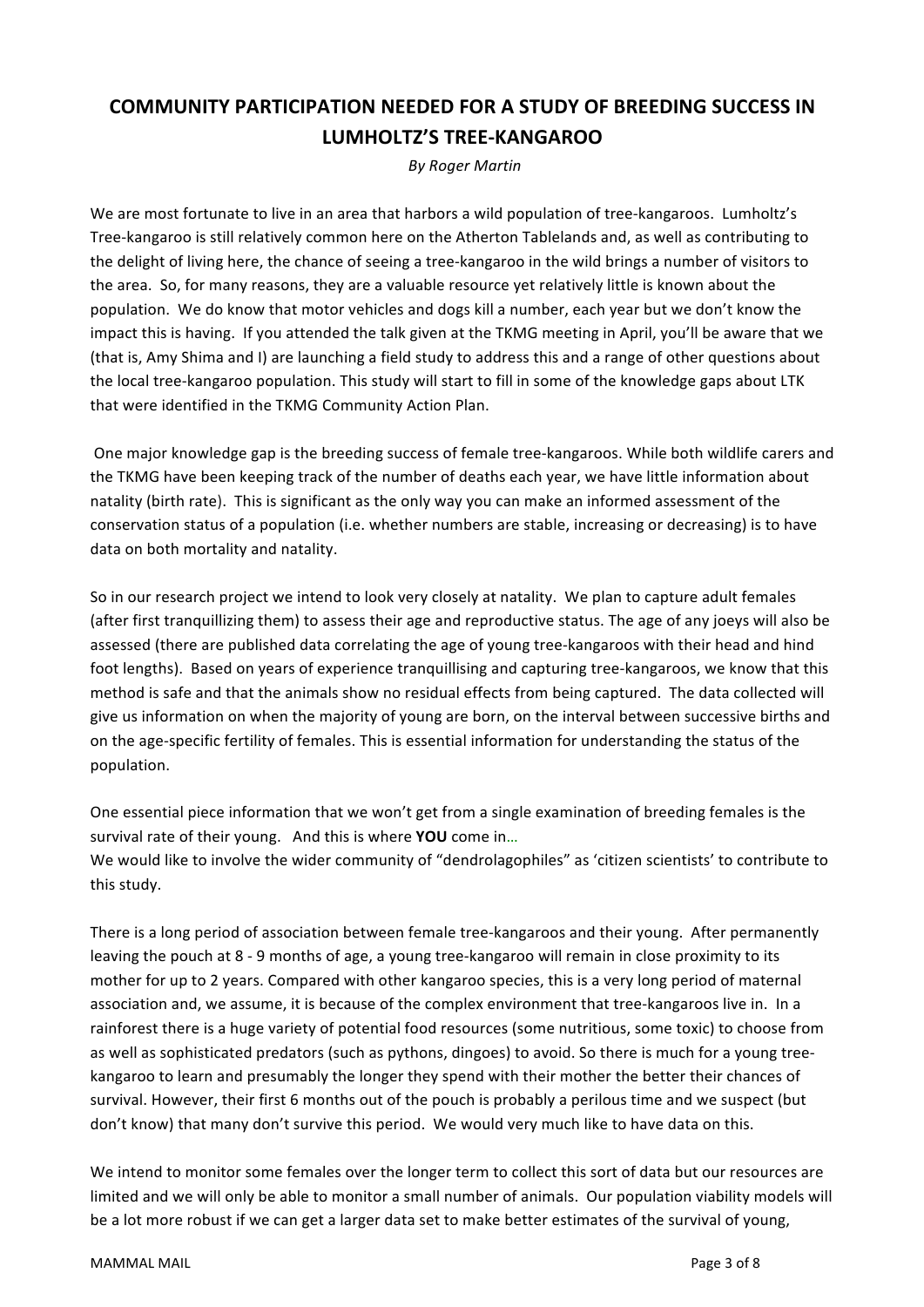particularly in their first 2 years of life. We hope to get this data by enlisting and training a larger group of observer as "citizen scientists".

From conversations that we have had at TKMG meetings, markets and TREAT plantings, we know that many of you frequently see female tree-kangaroos on your properties. What we are proposing is that each time you see a female, you record some simple data: such as the date, the ID of the animal (more about that later), the location and, most importantly, whether she has a young. This young could be a large bulge in the female's pouch or be a small animal at her side. We are interested in the fate of these young and the only we can get this is if you systematically observe and the animal and record your observations over an extended period of time. In most cases this will simply be a matter of confirming the identity of the female (more about that later) and noting whether she has a joey in the pouch and whether she is accompanied by any older young. We will provide you with a standard data sheet so that it will be easy to record the data and to ensure that everyone collects the same information.

With your permission, we would also like to capture these females to collect information on their general health as well as estimate their age (and the age of any accompanying young). We have all the necessary scientific permits and ethics committee clearances but we realize that not everyone will be comfortable with us doing this. We hope that you will seriously consider this request and give us the opportunity to address any concerns you might have about our procedures. The information we seek would make the data set a lot more powerful but please know that we will respect your decision.

#### Citizen Scientists--Identifying individual tree-kangaroos

For this to be successful it is important that each time you record data, you are confident it's the same female. This is not easy.

One fact in our favour is female tree-kangaroos occupy discrete home ranges. In rainforests on basalt soils here on the Tablelands, this range is usually between 0.5 and 2 hectare in area. So if you see a female in the same area each time there is a good chance that it is the same female. However, it is important to confirm this and we are hoping that, with a little training (and perhaps the aid of a digital camera), people will be able to identify individual animals. Andrew Morta, a Traditional Owner and guide at the Malanda Falls Visitor Centre, is able to identify individual animals there and has agreed to help our 'citizen scientists' develop the this ability themselves. TKMG member and professional photographer, Martin Willis, will also be helping us with this.

At this point, we are asking people to contact us (e-mail: treekangaroo.research@gmail.com or telephone: 0499-180-961) to let us know of your interest. We will shortly be organizing workshops on data recording (we'll be providing standardized data collection sheets) and on identifying individual animals.

So, if you're interested or if you'd like to learn more about the project, please contact us and become one of the Tree-kangaroo and Mammal Group band of 'citizen scientists' helping to learn more about Lumholtz's Tree-kangaroo on the Atherton Tablelands.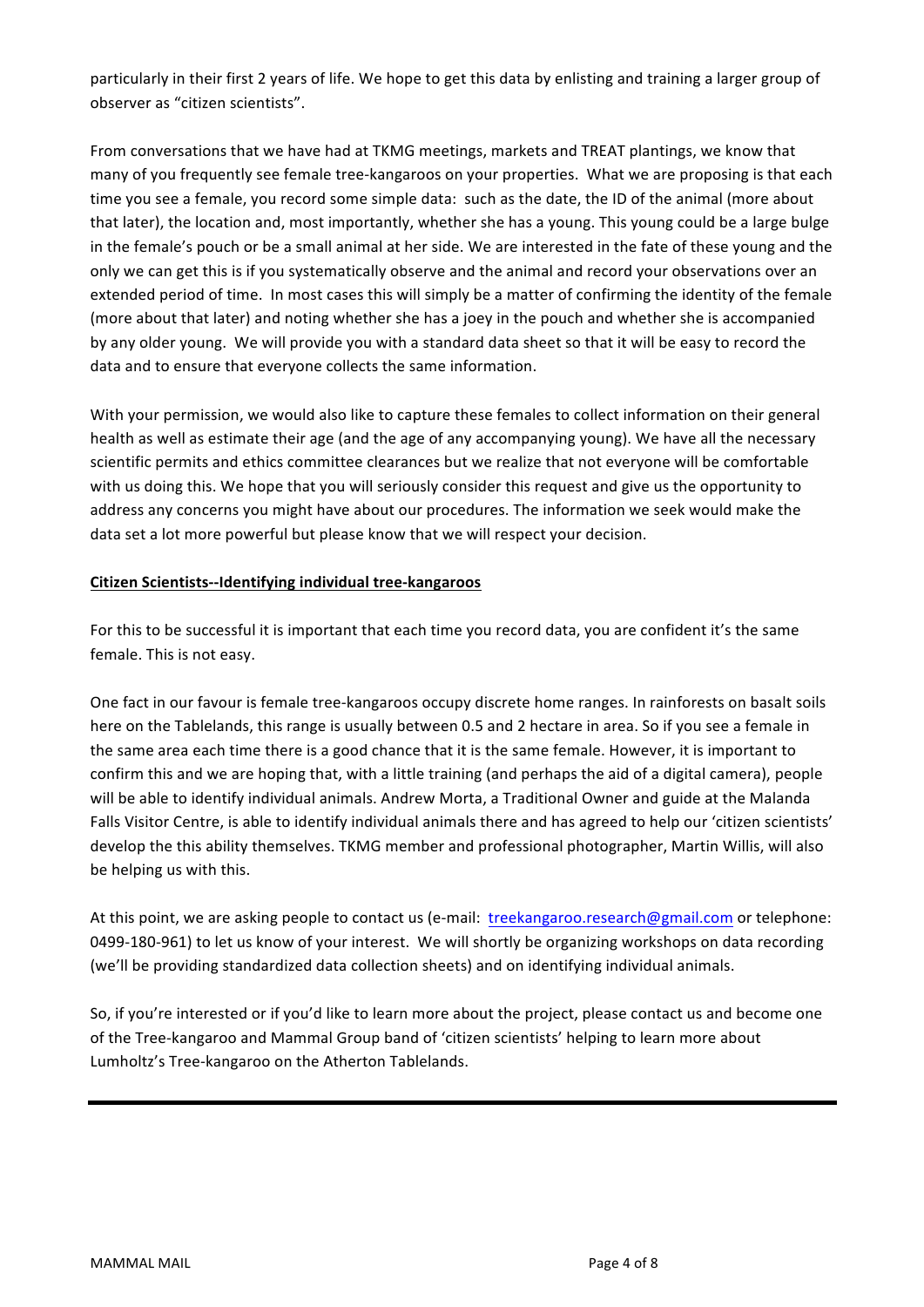### Red-legged pademelon browse on bleeding heart seedlings in the "Kickstart" **pasture'conversion'plots**

By Amanda Freeman-Centre Director The School for Field Studies, Centre for Rainforest Studies

The "Kickstart" project is a collaborative project to investigate low cost methods of converting pasture to rainforest. Spear-headed by project leaders Carla Catterall (Griffith University) and Luke Shoo (University of Queensland), the project aims to convert disused pasture to forest by using herbicides and bird attracting perches and water troughs. Three 0.64ha Kickstart pasture conversion plots have been established – two at Cloudland Nature Refuge (Dave Hudson & Robyn Land) and one at Ringtail Crossing Nature Refuge (Mark & Angela McCaffrey).

The idea is that frugivorous birds, that can disperse the seeds of rainforest plants, will be attracted to the perches and water troughs installed in the pasture sites and thus spread seed there. The plots are sprayed to control grass so that, in theory, seed germinating in the plots will not be suppressed by competition with grass. So far so good - bird drops seed; seed germinates; plant grows. Then however, as in conventional revegetation, a growing plant faces browse by herbivores. Pademelons love the succulent leaves of young bleeding heart seedlings! In November 2013, a small group of School for Field Studies students and I conducted a pilot study of red-legged pademelons (*Thylogale stigmatica*) browsing on bleeding heart (*Homalanthus*) novoguineensis) seedlings in the Kickstart plots. Over the course of four nights we recorded the damage done to potted seedlings placed in the plots at different distances from the forest edge and monitored them with motion sensing cameras in order to catch any culprits on "candid camera".

Damage was variable. Severe damage was done to seedlings placed in the Ringtail Crossing plot, while very little browsing occurred in the Cloudland plots. As predicted, red-legged pademelons were captured on camera, conspicuously munching on the plants and thereby declaring themselves responsible for the damage. Within heavily browsed plots, areas in close proximity to the forest edge appear to be particularly affected (see Figure 1).

With data made available by the project collaborators, Kayla Simpson, one of our students who hailed from the University of Cincinnati, compared our seedling browse results from potted seedlings to the number of bleeding heart seedlings that had been recorded as natural recruits in various parts of the plots. This suggested that there are indeed lower levels of bleeding heart recruitment and survival in areas with a higher degree of browsing by pademelons. In future trials, fencing will be used to exclude pademelons from sections of the Kickstart plots to experimentally disentangle the relative effects of seed supply and browsing as barriers to seedling recruitment.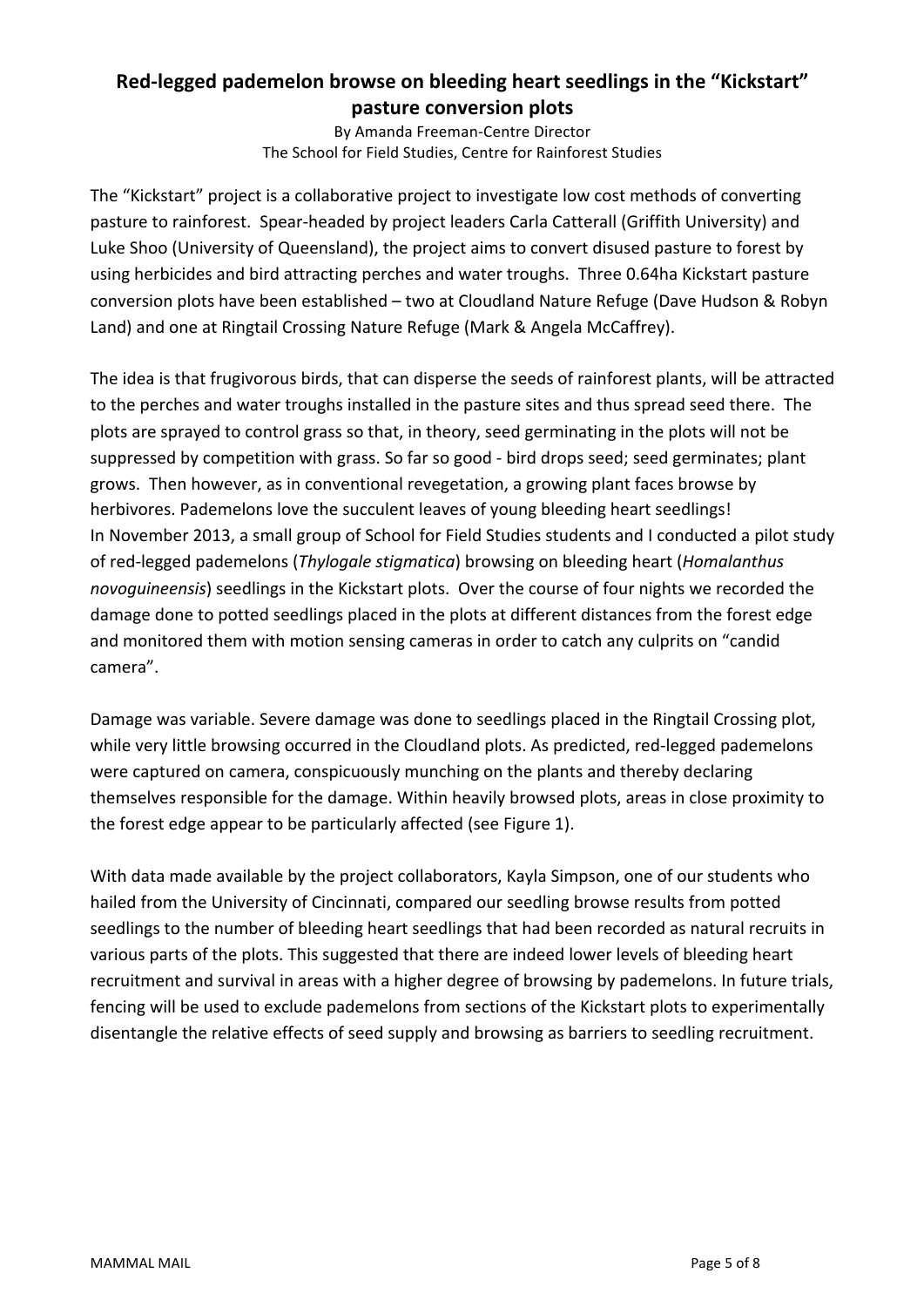

Figure 1. Percentage damage to individual potted bleeding heart (Homalanthus novoguineensis) seedlings (+ SE) with distance from the forest edge ( $n = 3$  seedlings x 3 stations x 3 distances x 3  $sites = 81 seedlings$ ).

The School for Field Studies gratefully acknowledges financial support received from the Norman

Wettenhall Foundation, via TKMG, for the purchase of seedlings and rechargeable batteries.

### **REPORTING INJURED AND DEAD TREE-KANGAROOS**

By Amy Shima, DVM

It's a sad fact of life in the modern world....Animals like tree-kangaroos fall victim to cars, freeranging pet dogs, wild dogs and diseases. By reporting injured and dead tree-kangaroos, you can help us learn from these unfortunate accidents. As part of a PhD project with James Cook University, I am investigating causes of death and a variety of questions we have about the health of our tree-kangaroos population.

I am a licensed veterinary surgeon and with over 25 years of experience in the care of treatment of wild animals. Any injured or dead tree-kangaroo that is reported to me will be evaluated, have samples collected which will help us determine health status and, if appropriate, the animal will be turned over to a licensed wildlife carer for rehabilitation and release. I am not trying to take animals away from carer; indeed by examining the animals I am helping fulfill the standards set forth in Code of Practice for the Care of Sick, Injured or Orphaned Protected Animals in Queensland which states that sick or injured animals should be provided with appropriate veterinary care as soon as possible. Examining an animal **before** it has entered the wildlife care network enables me to include information from these animals in the database of 'wild' treekangaroos. This is extremely important from the standpoint of learning about the free-living population. Once the animals enter the wildlife care network, they become part of the 'captive' population of tree-kangaroos. If carers are willing to collaborate, health information can be collected on them but it is not the same as information collected from free-living animals.

Dead animals will receive complete post-mortem examinations (think of it as a sort of "CSI-Tablelands"). The dead can make valuable contributions to how we can care for the living and can provide important information about the overall health of the free-living population.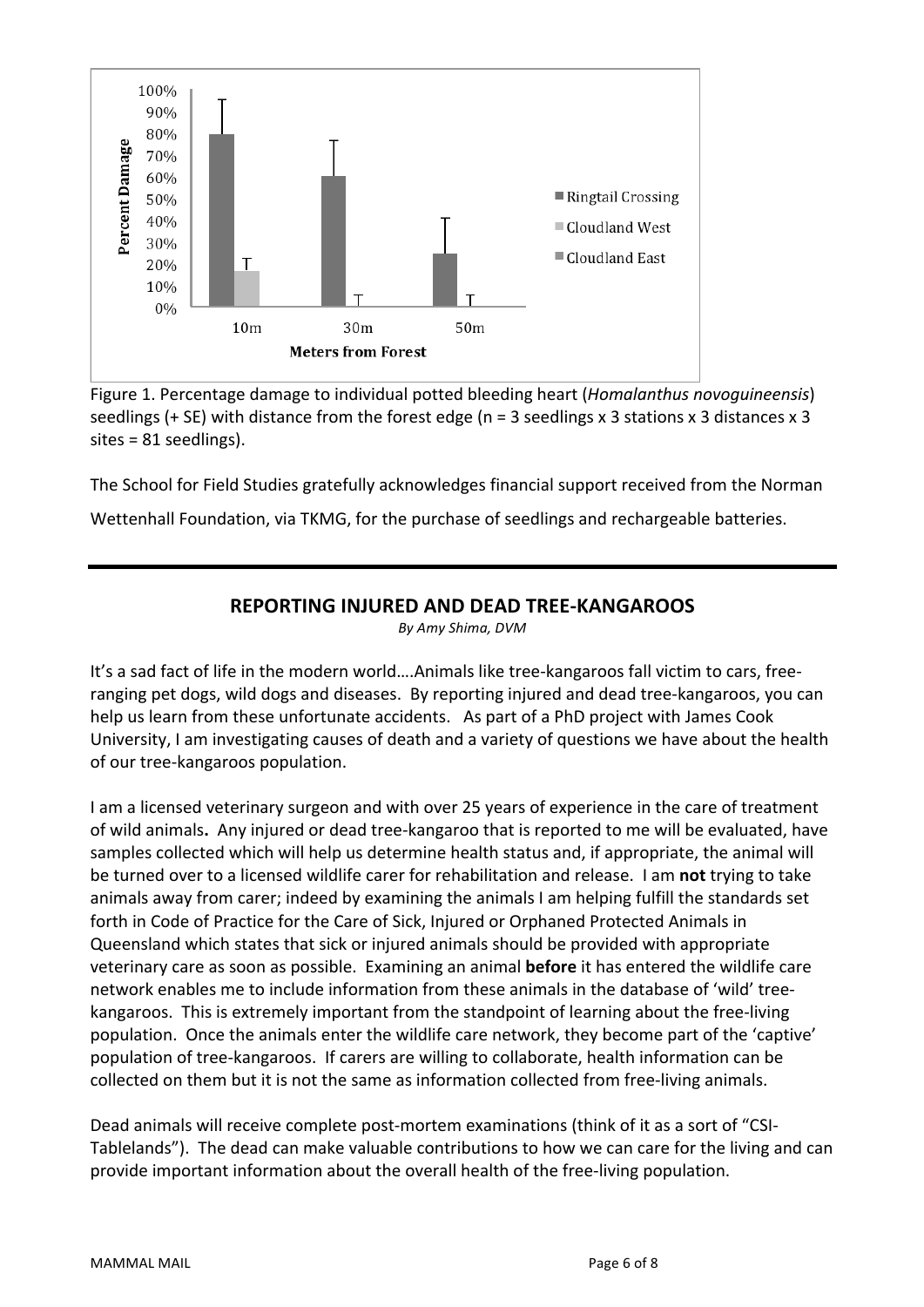So, if you'd like to help us learn more about tree-kangaroos, PLEASE ring me (phone: 0499-180-**961** any time) to report dead or injured tree-kangaroos. I will need to know the location of the animal (cross-roads, landmarks, rural number or GPS coordinates). Your call will be answered at anytime, day or night (as long as there is mobile phone coverage) and we will go out to collect the animal as soon as possible. If you have any questions about the work I am doing, please feel free to contact me at: treekangaroo.research@gmail.com or 0499-180-961.

# Don't Miss the SPECIAL MEETING of TKMG on Thursday, June 26<sup>th</sup> **7:30pm at the Malanda Hotel**

Tree-kangaroo and Mammal Group is privileged to be able to host a presentation by Dr. Lisa Dabek on The Papua New Guinea Tree Kangaroo Conservation Program. The project is based at Woodland Park Zoo in Seattle, Washington, and has offices in Lae, Papua New Guinea and Cairns, Australia. Under the direction of Dr. Lisa Dabek, a National Geographic Society/Waitt Grants Program grantee, the program has been working in Papua New Guinea on Matschie's treekangaroo (*Dendrolagus matschiei*) since 1996. Tree Kangaroo Conservation Program works in close partnership with Conservation International and other conservation organizations and universities in Papua New Guinea and throughout the world

Papua New Guinea, particularly the Huon Peninsula, is considered a high-priority area for conservation efforts due to the significant amount of intact rain forest, high species endemism and lack of protected areas for wildlife. Destruction of the rain forest by mining, logging, and development threatens the continued existence of Papua New Guinea's unique fauna and flora, including the endangered Matschie's tree kangaroo (*Dendrolagus matschiei*), a flagship species for Papua New Guinea's people.

## **CALLING'ALL'TKMG'MEMBERS'WITH''TECHNOLOGY''SKILLS**

 $\mathcal{L}_\text{max}$  and  $\mathcal{L}_\text{max}$  and  $\mathcal{L}_\text{max}$  are the set of  $\mathcal{L}_\text{max}$ 

The Committee of Tree-kangaroo and Mammal Group readily admits to being somewhat 'challenged' when it comes to modern internet technology. We're looking for members who'd like to help us out by sharing their knowledge and skills in social media and internet technology. If you fit that description and would like to get more involved with TKMG, we'd love to hear from you. Please contact Amy (tkmgnewsletter@gmail.com) or Simon Burchill (sbburchill@gmail.com).

The opinions expressed in "Mammal Mail" are not necessarily those of the Tree Kangaroo and *Mammal Group.* Your comments on the newsletter and suggestions for future articles are always welcome. Please e-mail: tkmgnewsletter@gmail.com